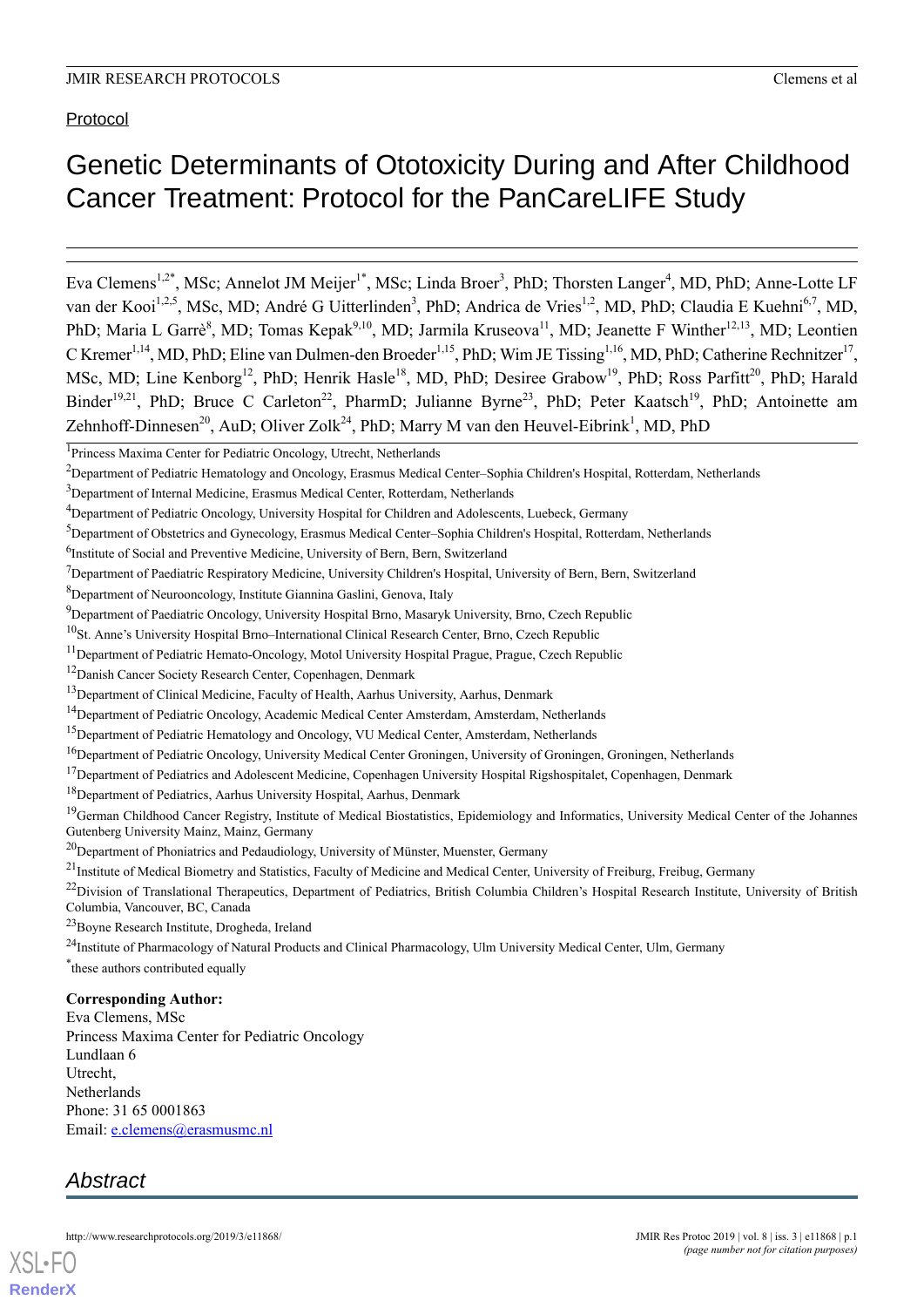**Background:** Survival rates after childhood cancer now reach nearly 80% in developed countries. However, treatments that lead to survival and cure can cause serious adverse effects with lifelong negative impacts on survivor quality of life. Hearing impairment is a common adverse effect in children treated with cisplatin-based chemotherapy or cranial radiotherapy. Ototoxicity can extend from high-tone hearing impairment to involvement of speech frequencies. Hearing impairment can impede speech and language and neurocognitive development. Although treatment-related risk factors for hearing loss following childhood cancer treatment have been identified, the individual variability in toxicity of adverse effects after similar treatment between childhood cancer patients suggests a role for genetic susceptibility. Currently, 12 candidate gene approach studies have been performed to identify polymorphisms predisposing to platinum-induced ototoxicity in children being treated for cancer. However, results were inconsistent and most studies were underpowered and/or lacked replication.

**Objective:** We describe the design of the PanCareLIFE consortium's work packages that address the genetic susceptibility of platinum-induced ototoxicity.

**Methods:** As a part of the PanCareLIFE study within the framework of the PanCare consortium, we addressed genetic susceptibility of treatment-induced ototoxicity during and after childhood cancer treatment in a large European cohort by a candidate gene approach and a genome-wide association screening.

**Results:** This study included 1124 survivors treated with cisplatin, carboplatin, or cranial radiotherapy for childhood cancer, resulting in the largest clinical European cohort assembled for this late effect to date. Within this large cohort we defined a group of 598 cisplatin-treated childhood cancer patients not confounded by cranial radiotherapy. The PanCareLIFE initiative provided, for the first time, a unique opportunity to confirm already identified determinants for hearing impairment during childhood cancer using a candidate gene approach and set up the first international genome-wide association study of cisplatin-induced direct ototoxicity in childhood cancer patients to identify novel allelic variants. Results will be validated in an independent replication cohort. Patient recruitment started in January 2015 and final inclusion was October 2017. We are currently performing the analyses and the first results are expected by the end of 2019 or the beginning of 2020.

**Conclusions:** Genetic factors identified as part of this pan-European project, PanCareLIFE, may contribute to future risk prediction models that can be incorporated in future clinical trials of platinum-based therapies for cancer and may help with the development of prevention strategies.

**International Registered Report Identifier (IRRID):** DERR1-10.2196/11868

#### *(JMIR Res Protoc 2019;8(3):e11868)* doi: $10.2196/11868$

#### **KEYWORDS**

ototoxicity; hearing loss; childhood cancer survivors; cisplatin; genetics; GWAS; candidate genes; polymorphisms

## *Introduction*

Survival outcomes after childhood cancer have improved considerably over the last decades, now reaching approximately 80%. This marked increase is a result of advanced diagnostic and treatment procedures, improved stratification options, and optimized supportive care [\[1](#page-7-0)]. Nevertheless, more than 25% of all childhood cancer survivors (CCS) are affected with severe or life-threatening long-term side effects of treatment (eg, heart failure, secondary malignant neoplasms, and cognitive dysfunction), and approximately 75% of all CCS experience at least one long-term side effect [\[2](#page-7-1),[3\]](#page-7-2). Ototoxicity is a side effect of childhood cancer treatment and is defined by damage to the cochlea resulting in hearing loss, tinnitus, and/or vertigo [\[4](#page-7-3)].

Hearing loss is frequently encountered in childhood cancer patients and survivors treated with platinum derivatives such as cisplatin and carboplatin [\[5](#page-7-4)[-9](#page-7-5)]. Studies have shown that 45% to 60% of CCS treated with cisplatin develop irreversible hearing loss and almost half of them may require hearing aids [[10,](#page-7-6)[11\]](#page-7-7). Platinum-induced hearing loss usually starts in the high frequencies but can eventually affect the lower frequencies, including speech frequencies [\[12](#page-7-8)].

Even though hearing loss is not a life-threatening disorder, it is a serious adverse effect of treatment, especially in children at ages before and during language acquisition. It can cause

distress, anxiety, and depression leading to problems with speech development, neurocognitive functioning, school performance, and social life [\[6](#page-7-9),[9](#page-7-5)[,12](#page-7-8)[-14](#page-7-10)]. Hence, hearing loss can have a large negative and lifelong impact on quality of life [\[15](#page-7-11)]. Currently, novel therapeutics such as sodium thiosulfate have proven to be otoprotective, yet they cannot be applied in clinical practice since these novel therapeutics can reduce the efficacy of anticancer treatment [[16\]](#page-7-12).

Apart from platinum compounds, several other risk factors for hearing loss during and after childhood cancer therapy have been identified. These include a high platinum dose, renal dysfunction, young age at diagnosis, concomitant use of other potentially ototoxic drugs, and cranial irradiation. However, in total these factors only partially explain the interindividual variability in ototoxic responses to platinum [[17\]](#page-7-13). This suggests that genetic susceptibility may contribute to the occurrence of hearing loss in CCS. Although several genetic association studies have been performed so far, their results are uncertain due to study design, selection of particular candidate genes, failure of independent replications, and/or the small sample size, which limits statistical power. In addition, some studies were heterogeneous with respect to ethnicity and/or the nongenetic risk profile, particularly the inclusion of cranial irradiated cases and the types of platinum compounds  $[6,18,19]$  $[6,18,19]$  $[6,18,19]$  $[6,18,19]$ . All but one of the previous studies in pediatric cancer survivors focused on

 $XS$ -FO **[RenderX](http://www.renderx.com/)**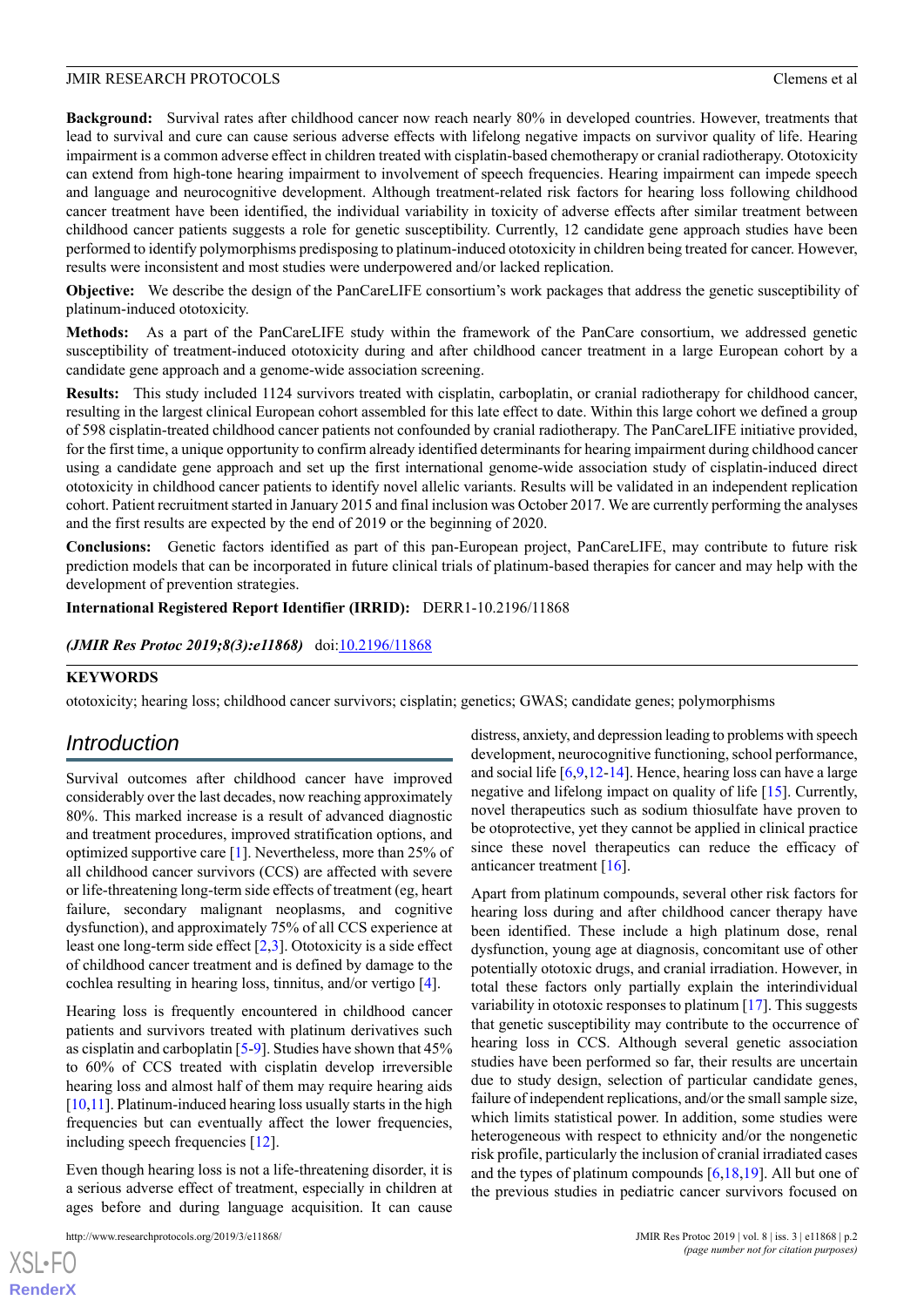genetic associations within prespecified genes of interest (ie, candidate gene approach), yet it is unclear whether previous studies indeed have considered the most relevant candidate genes.

Prerequisites for a satisfactory approach to identification of genetic determinants of platinum-induced hearing loss would be adequate numbers of research subjects and well-documented clinical and treatment data. The multinational PanCareLIFE (PCL) study provides a unique opportunity to investigate preexisting and novel genetic markers for treatment-related hearing loss in CCS [[20\]](#page-7-16). PCL is funded by the European Union's Seventh Framework Programme from 2013-2018 and originated from the PanCare network [[21\]](#page-8-0). Investigators from 10 European countries collected data from over 12,000 CCS in order to investigate the determinants of long-term health in this population. PCL addresses three main outcomes: ototoxicity, fertility impairment, and quality of life.

This study is part of the PCL project and addresses the genetic susceptibility of platinum-induced hearing loss. Specifically, the aims were to identify clinical and genetic risk markers in a large cohort of CCS and identify additional genetic risk markers of hearing loss by genome-wide association screening (GWAS) in a carefully characterized subgroup.

## *Methods*

In total, 8 work packages (WPs) are included in the PanCareLIFE study, of which 5 are scientific WPs. In this study, WP5 and WP4b will be addressed.

### **Study Population and Inclusion Criteria**

WP5 aimed to identify clinical and genetic risk markers in a large cohort of CCS. For eligibility in the PCL WP5 genetic study, the following inclusion criteria were applied: (1) patients were younger than age 18 years at cancer diagnosis; (2) patients had been treated for cancer with cisplatin, carboplatin, or both; (3) patients were off therapy and had at least one pure tone audiometric evaluation available after the end of chemotherapy; and (4) patients had provided biomaterial (saliva or blood) for DNA extraction [\(Figure 1](#page-3-0)). Subjects were excluded from the study if they had permanent hearing loss identified before the start of cancer therapy.

WP4b used a subset of research subjects from WP5 and aimed to identify additional genetic risk markers of hearing loss by GWAS with better control of nongenetic risk factors. An additional set of inclusion criteria was imposed to reduce potentially confounding factors and focus on the influence of cisplatin. These were (1) cancer treatment included upfront cisplatin, either cisplatin as the single platinum drug throughout the entire course of treatment or change from cisplatin to carboplatin during treatment, and (2) no radiotherapy administration to the brain or inner ear ([Figure 1\)](#page-3-0). Research subjects whose initial treatment included carboplatin were excluded.

### **Ethics Approval and Consent to Participate**

The PanCareLIFE study has been approved by the local ethics committees: Kantonale Ethikkommission Bern, 362/2015; Comitate Etico Regionale, 507REG2014; Ethical Committee University Hospital Brno, June 11, 2016; Ethics Committee Fakultni Nemocnice v Motole, Prague; De Videnskabsetiske Komiteer Region Hovedstaden, H-1-2014-125; Ethikkommission Medizinische Universität Graz, 27-015 ex 14/15; Ethikkommission der Universität Ulm, 160/17; Ethikkommission der Universität zu Lübeck, 14/181; Ethik-Kommission der Ärztekammer Westfalen-Lippe und der Westfälischen Wilhelms-Universität Münster, 2014-619; Medische Ethische Toetsings Commissie Erasmus MC; Medisch Ethische Toetsingscommissie, 2015\_202. Informed consent was obtained from the patient or their the legal representatives.

### **Data Collection, Storage, and Anonymization**

CCS were recruited through an institutional network from several countries in Europe. The participating institutions are referred to as data providers. Each data provider collected retrospective demographic, diagnostic, treatment, and audiometric data from their medical record files and registries. Diagnostic data included the *International Classification of Disease* –coded diagnosis and date of diagnosis (for each tumor). Treatment-related data included information on platinum treatment (eg, platinum compound, dose per cycle, cumulative dose, date of start and stop treatment, and infusion duration) and potentially ototoxic comedication (eg, amikacin, gentamycin, tobramycin, furosemide, vincristine, vancomycin). The data were stripped of all identifiers and assigned a unique PCL-ID number, rendering the data pseudonymous for the investigators of this study. Data providers sent their data to the PCL data center in Mainz (German Childhood Cancer Registry, University Medical Center Mainz, Germany), which also collected and archived the genetic, clinical, and audiological data from the lab and the audiometry center.

### **Outcome**

The main outcome of this study was hearing function following platinum treatment in pediatric cancer survivors. Diagnosis of hearing loss was based on pure tone audiometry performed at frequencies of 250, 500, 1000, 2000, 4000, 6000, and 8000 Hz [[22\]](#page-8-1). Data providers sent the pseudonymized original audiograms to the audiometry center (Department of Phoniatry and Pediatric Audiology, University Hospital Muenster, Germany) for standardized review. The audiogram assessors were blinded to patient characteristics including their treatment, such as platinum compound, platinum dose, or cranial irradiation. The assessors graded the severity of hearing loss using the Muenster criteria [\[23](#page-8-2),[24\]](#page-8-3). The Muenster criteria considers minimal hearing loss (Muenster grade  $1: >10$  to  $\leq 20$ dB) and allows the detection of early post-cisplatin hearing loss. Clinically relevant hearing loss was defined as Muenster grade  $\geq$ 2b [\[24](#page-8-3)]. The International Society of Pediatric Oncology (SIOP) Boston criteria [[25](#page-8-4)[,26](#page-8-5)] was used as an independent, secondary grading. Clinically relevant hearing loss was defined as SIOP grade  $\geq$ 2 ([Table 1](#page-3-1)).

 $XS$  • FC **[RenderX](http://www.renderx.com/)**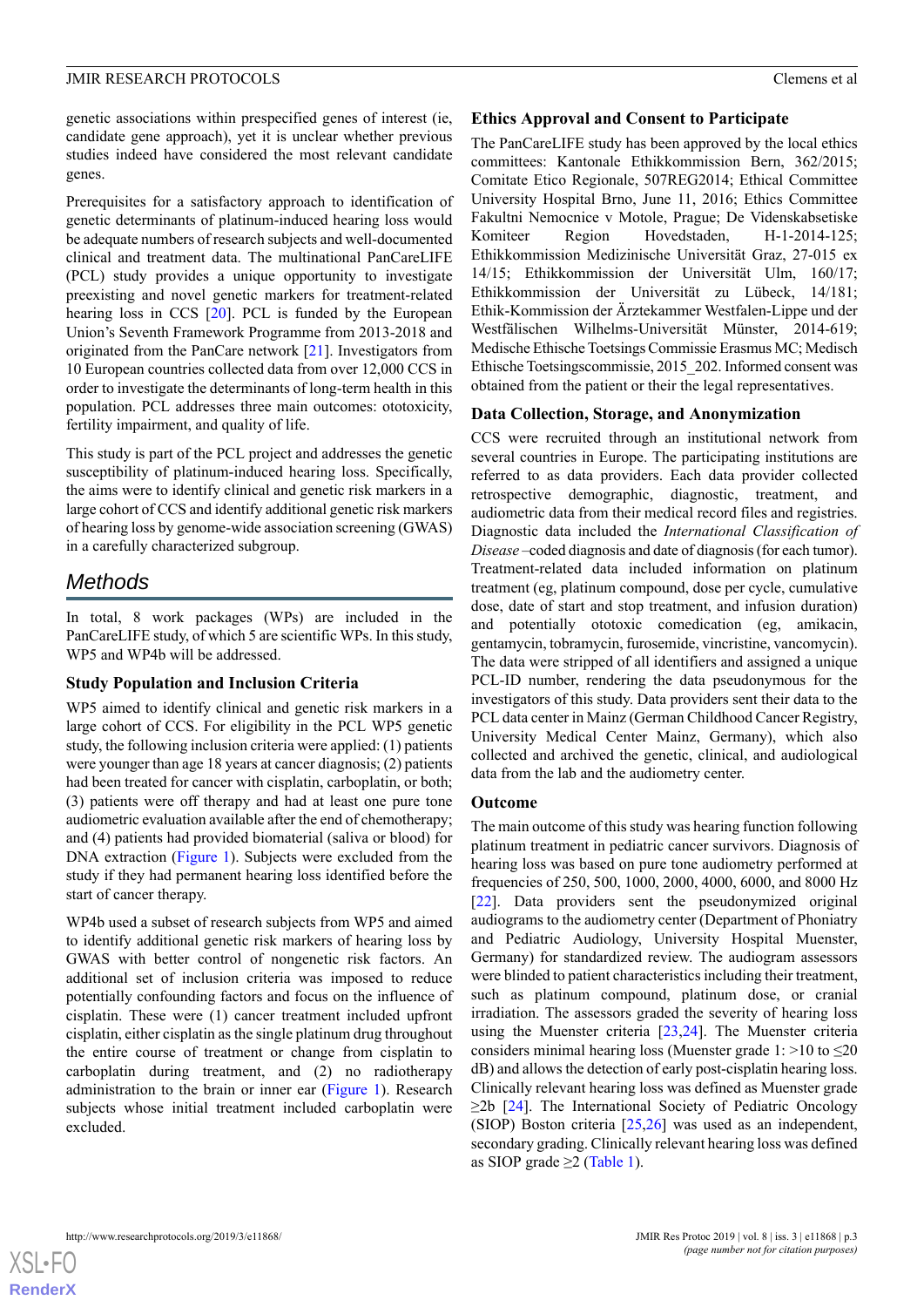<span id="page-3-0"></span>Figure 1. Description of WP4b and WP5 study cohorts.



#### <span id="page-3-1"></span>**Table 1.** Applied ototoxicity criteria.

| Grade            | Muenster criteria                                               | SIOP <sup>a</sup> Boston criteria  |
|------------------|-----------------------------------------------------------------|------------------------------------|
| $\boldsymbol{0}$ | $\leq$ 10 dB HL <sup>b</sup> at all frequencies                 | $\leq$ 20 dB HL at all frequencies |
| 1                | $>10$ to $\leq$ 20 dB HL at one or more frequencies or tinnitus | $>20$ dB HL above 4 kHz            |
| 2                | $>$ 20 dB HL at 4 kHz and above                                 | $>20$ dB HL at 4 kHz and above     |
|                  | 2a: >20 to $\leq 40$ dB                                         |                                    |
|                  | 2b: >40 to $\leq 60$ dB                                         |                                    |
|                  | $2c$ : >60 dB                                                   |                                    |
| 3                | $>20$ dB HL at $<$ 4 kHz                                        | $>20$ dB HL at 2 kHz and above     |
|                  | $3a: >20$ to $\leq 40$ dB                                       |                                    |
|                  | $3b$ : >40 to $\leq 60$ dB                                      |                                    |
|                  | $3c$ : >60 dB                                                   |                                    |
| $\overline{4}$   | $>80$ dB at $<$ 4 kHz                                           | $>40$ dB HL at 2 kHz and above     |
|                  |                                                                 |                                    |

a<sub>SIOP</sub>: International Society of Pediatric Oncology.

 $<sup>b</sup>$ HL: hearing loss.</sup>

## **DNA Collection and Genotyping**

Detailed methods for DNA collection and genotyping are described elsewhere [\[27\]](#page-8-6). For the first aim of the genotype study, a candidate gene approach was applied to validate 10 previously identified single nucleotide polymorphisms (SNPs) associated with hearing loss in childhood cancer patients and survivors [[19](#page-7-15)[,28](#page-8-7)-[40\]](#page-9-0): *ACYP2*, *LRP2*, *NFE2L2*, *OTOS*, *TPMT*, *SOD2*, *SLC22A2*, *GSTP1*, *ABCC3*, and *SLC16A5* [\[30](#page-8-8),[32,](#page-8-9)[35,](#page-8-10)[38](#page-8-11)[,40](#page-9-0)-[43\]](#page-9-1). In WP4b, array-based genotyping data was used. Thereafter, these data were merged with data from TaqMan PCR generated in WP5. Next, novel SNPs that were independently associated with treatment-related hearing loss in childhood cancer patients were explored within WP4b by GWAS. For maximum standardization, array genotyping in the PCL consortium was conducted by one partner (genetic laboratory of the Department of Internal Medicine in the Erasmus Medical Center, Rotterdam, the Netherlands) [[44\]](#page-9-2). The Infinium Global Screening Array (Illumina, Inc), which contains  $>770,000$  SNPs, was used [[45\]](#page-9-3).

## **Quality Control and Imputations**

A stringent quality control protocol was applied where multiple filters were used to ensure the quality of the genetic data prior to either imputations or analysis. The quality control procedure is described elsewhere [\[27](#page-8-6)]. To remove poorly genotyped SNPs and individuals from the data, a call rate of 97.5% was applied. In addition, a Hardy-Weinberg equilibrium test  $(P<1*10^{-7})$  was assessed to identify potential genotyping errors. Samples with gender mismatches, familial relationships, and extreme heterozygosity were removed to ensure sample quality. After the quality control, principal components were calculated in order to adjust for population heterogeneity and technical confounders in all subsequent analyses [[46\]](#page-9-4). Imputations were performed using the Michigan Imputation Server with default settings [\[47](#page-9-5)]. The reference panel chosen for imputations was the Haplotype Reference Consortium (HRC r1.1) [\[48](#page-9-6)]. This panel has also been used in large-scale population-based studies such as the Rotterdam Study [[49\]](#page-9-7) and Generation R [[50\]](#page-9-8).

[XSL](http://www.w3.org/Style/XSL)•FO **[RenderX](http://www.renderx.com/)**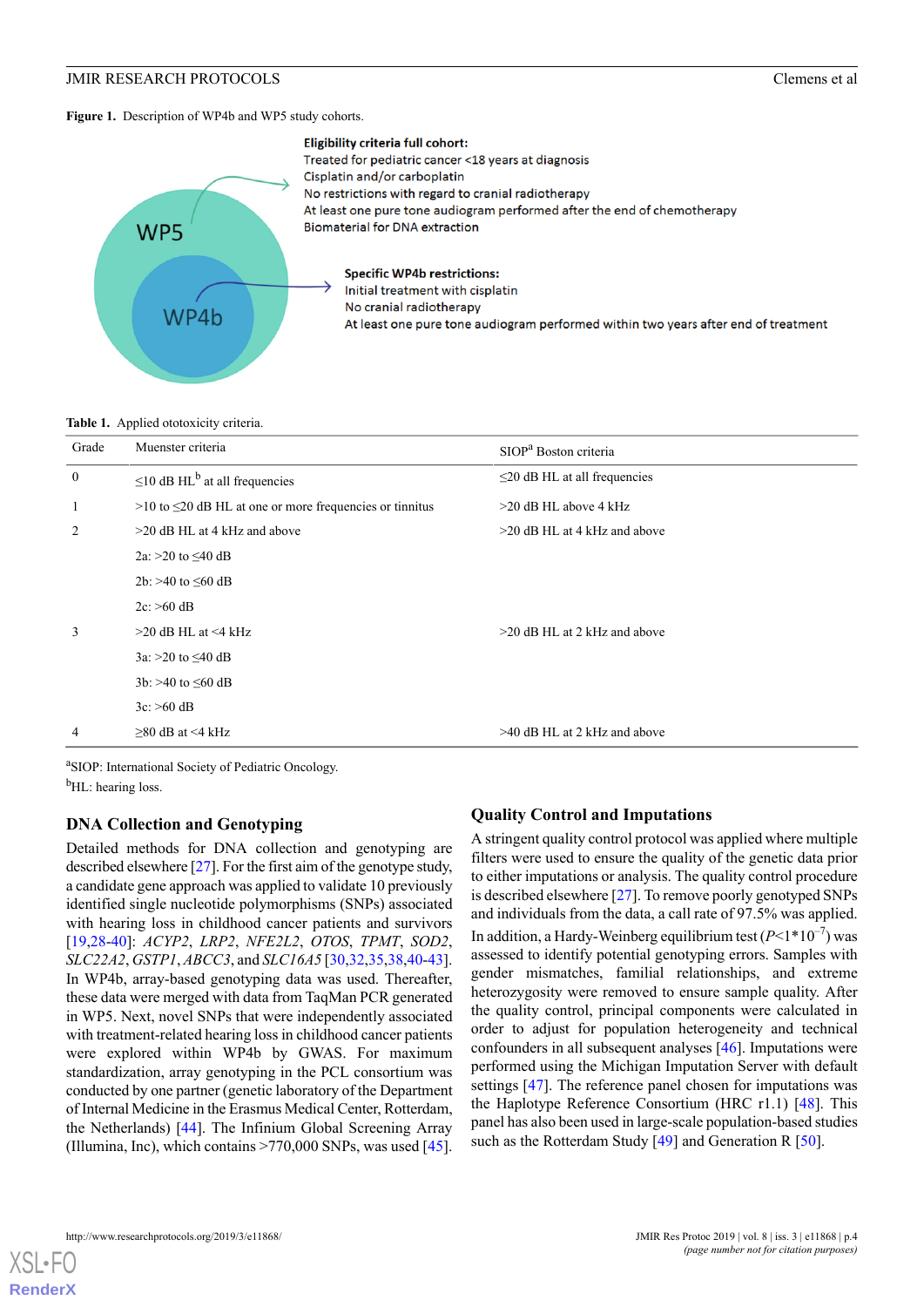#### **Statistical Power**

To estimate the number of cases required for the GWAS analyses, a sample size calculation was performed. Assuming a risk allele frequency of 0.2, a case to control ratio of 1:1, and a *P* value threshold of  $P \le 5*10^{-8}$  for the GWAS analysis, a cohort of 574 patients was considered sufficient to detect an odds ratio of at least 2.8 with a statistical power of 80% in the design of the study.

## **Genetic Susceptibility Analysis**

For both candidate gene and GWAS analyses, genetic profiles from children who were treated with cisplatin and have hearing impairment were compared to those of children treated with cisplatin who did not develop hearing impairment. Relationships of categorical data were compared using the chi-square and Fisher exact tests. Comparison of distribution between groups with continuous data was tested with the Mann-Whitney and Kruskal-Wallis tests. Standard logistic regression models adjusting for age at diagnosis, gender, total cumulative cisplatin dose, and principal components were employed to calculate odds ratios with 95% confidence intervals in order to assess the risk of hearing loss. Principal component analysis, a common tool that has been widely used for the combined analysis of correlated phenotypes in genetic linkage and association studies, was used to correct for population stratification by modeling ancestry differences between cases and controls. Bonferroni correction was used in the candidate gene analysis to adjust for multiple testing. In the GWAS, a suggestive significance threshold of  $P<1*10^{-6}$  was used to identify relevant SNPs that could be important but did not reach genome-wide significance  $(P<5*10^{-8})$ . All statistical analyses were performed by investigators of WP4b and WP5 in close collaboration with the Biostatistical Support Group of UMC Mainz and Ulm.

<span id="page-4-0"></span>

|  | <b>Table 2.</b> Data providers included in the genetics study. |  |  |
|--|----------------------------------------------------------------|--|--|
|  |                                                                |  |  |

For both the WP4b candidate gene approach and WP4b GWAS, replication analysis is planned within an independent Canadian cohort from the Canadian Pharmacogenomics Network for Drug Safety (CPNDS).

## *Results*

Study participants were recruited through a network of 14 institutions from 7 countries: Switzerland, Italy, Czech Republic, Denmark, Germany, Austria, and the Netherlands. The data providers and number of patients per data provider are shown in [Table 2;](#page-4-0) data providers and locations are depicted on a map in [Figure 2.](#page-5-0) WP5 ultimately enrolled a total of 1124 patients. Compared to WP5, WP4b investigated a more restricted study population of 598 patients. Germline DNA, extracted from EDTA blood or saliva samples, was used for genotype studies. To reduce patient discomfort and boost study enrollment, saliva was allowed as an alternative to blood. In total, the data providers collected a similar number of blood and saliva samples. Biosamples were stored and processed at the University Medical Center Ulm, Germany, and at the Erasmus Medical Center Rotterdam, the Netherlands, until analysis. Blood samples were stored at –20°C or lower; saliva samples were stored at room temperature. Germline DNA was extracted using the salting-out method and served as a template for TaqMan polymerase chain reaction (PCR; WP5) and array-based genotyping (WP4b).

Patient recruitment started in January 2015 and final inclusion was October 2017. We are currently performing the analyses and the first results are expected by the end of 2019 or the beginning of 2020.

| Data provider                                          | Country         | Patients enrolled in WP5 <sup>a</sup> | Patients enrolled in WP4b <sup>b</sup> |
|--------------------------------------------------------|-----------------|---------------------------------------|----------------------------------------|
| University of Bern, Bern                               | Switzerland     | 153                                   | 73                                     |
| Istituto Giannina Gaslini, Genova                      | Italy           | 8                                     | 8                                      |
| University Hospital Brno, Brno                         | Czech Republic  | 173                                   | 54                                     |
| Motol Teaching Hospital Prague, Prague                 | Czech Republic  | 86                                    | 41                                     |
| Kraeftens Bekaempelse, Copenhagen                      | Denmark         | 94                                    | 35                                     |
| Osteosarcoma clinical trial                            | Germany         | 124                                   | 107                                    |
| University Hospital Muenster, Muenster                 | Germany         | 297                                   | 111                                    |
| Euramos clinical trial                                 | Germany         | 36                                    | 34                                     |
| University Lübeck, Lübeck                              | Germany         | 30                                    | 12                                     |
| University Graz, Graz                                  | Austria         | 29                                    | 10                                     |
| Academical Medical Center Amsterdam, Amsterdam         | The Netherlands | 17                                    | 22                                     |
| Erasmus Medical Center, Rotterdam                      | The Netherlands | 32                                    | 32                                     |
| University Medical Center Groningen, Groningen         | The Netherlands | 18                                    | 18                                     |
| Princess Máxima Center for Pediatric Oncology, Utrecht | The Netherlands | 27                                    | 27                                     |

<sup>a</sup>WP5: work package 5.

[XSL](http://www.w3.org/Style/XSL)•FO **[RenderX](http://www.renderx.com/)**

<sup>b</sup>WP4b: work package 4b.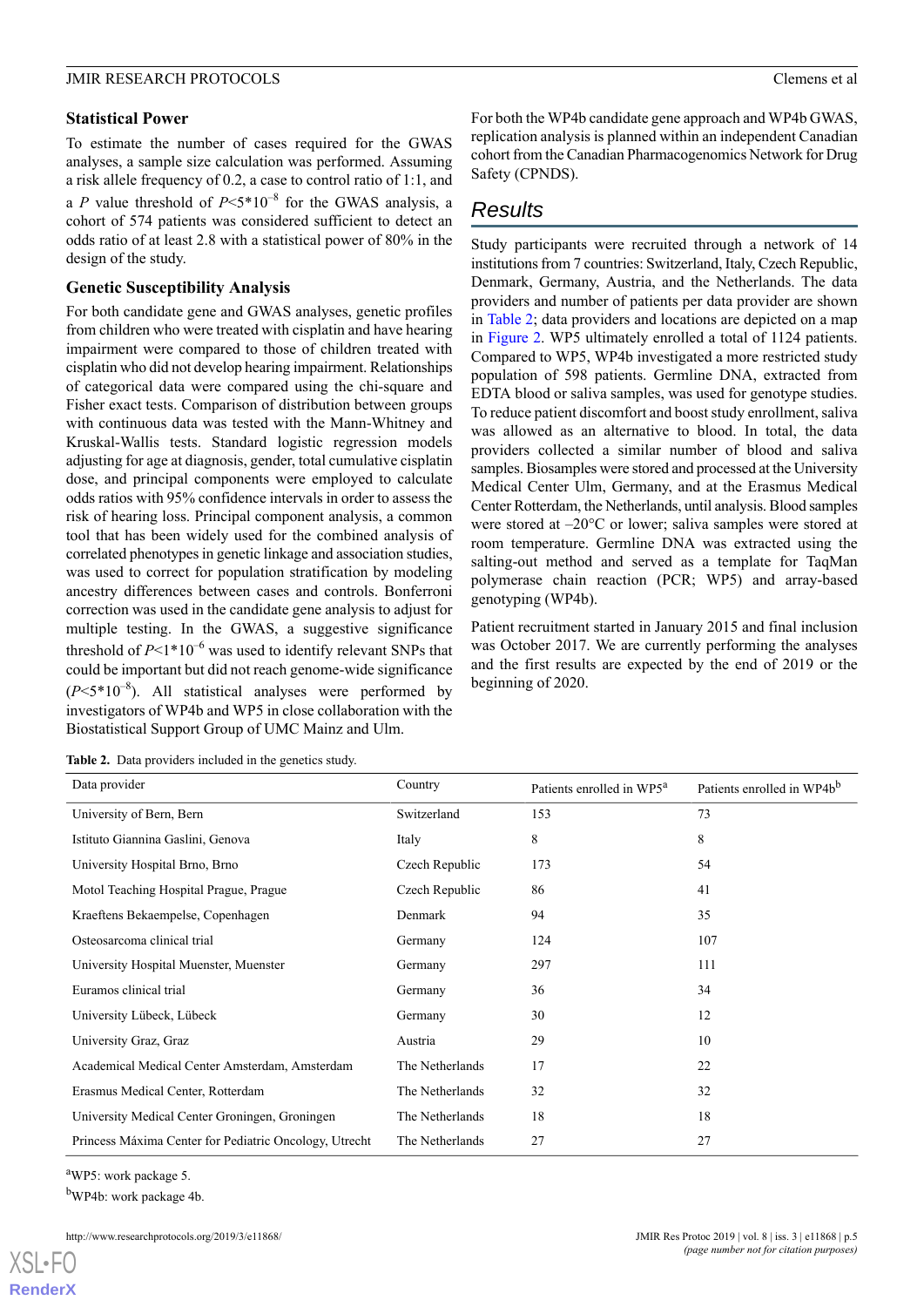<span id="page-5-0"></span>**Figure 2.** Data providers participating in WP4b and WP5 of PanCareLIFE: University of Bern, Instituto Giannina Gaslini, University Hospital Brno, Motol Teaching Hospital Prague, Kraeftens Bekaempelse, University Graz, Osteosarcoma clinical trial, University Hospital Muenster, Euramos clinical trial, University Lübeck, Academical Medical Center Amsterdam, Erasmus Medical Center Rotterdam, University Medical Center Groningen and Princess Máxima Center for Pediatric Oncology Utrecht. PanCareLIFE study management: Boyne Research Institute Drogheda and German Childhood Cancer Registry Mainz.



## *Discussion*

### **Principal Findings**

This paper describes the design of the PCL ototoxicity genetics study aiming to identify clinical and genetic risk markers in a large and heterogeneous cohort of CCS and identify additional genetic risk markers of hearing loss by GWAS with better control of nongenetic risk factors in a more homogenous subcohort of CCS. Data were collected from 1124 CCS from 7 different European countries. Some of the previously identified genetic variants for hearing loss were validated by a candidate gene approach. In addition, the first international GWAS of cisplatin-induced hearing loss sets out to identify novel allelic variants in the largest European cohort assembled for such a genome-wide pharmacogenetics association study so far.

For this study, a subcohort was recruited consisting of patients who were treated with cisplatin and did not receive cranial irradiation, a well-known independent risk factor for sensorineural hearing loss. From 14% to 27% of children who received radiotherapy without ototoxic chemotherapy suffered

http://www.researchprotocols.org/2019/3/e11868/  $p.6$  JMIR Res Protoc 2019 | vol. 8 | iss. 3 | e11868 | p.6

 $X$ SL•F **[RenderX](http://www.renderx.com/)** from high-frequency hearing loss [\[51](#page-9-9),[52\]](#page-9-10). This risk of hearing loss increases in patients who require platinum-based chemotherapy combined with radiation. Whether the same genetic markers are associated with platinum- and radiation-induced hearing loss is unknown. To limit contamination by the presence of confounding factors such as cranial irradiation, a more homogenous subcohort of patients was selected for WP4b.

Appropriately sized cohorts are required to identify genetic determinants of platinum-induced hearing loss. The many associations that are tested in a GWAS require a very low significance threshold to prevent an inflated genome-wide type I error. This reduces the probability of identifying SNPs with small effect size, unless sample sizes are large enough to achieve sufficient power to identify such SNPs. The large combined cohort within the PCL consortium is expected to provide adequate statistical power.

Many classification systems of drug-induced hearing loss have been developed—Brock grading system [[53\]](#page-9-11), American Speech-Language-Hearing Association (ASHA) criteria [[54\]](#page-9-12),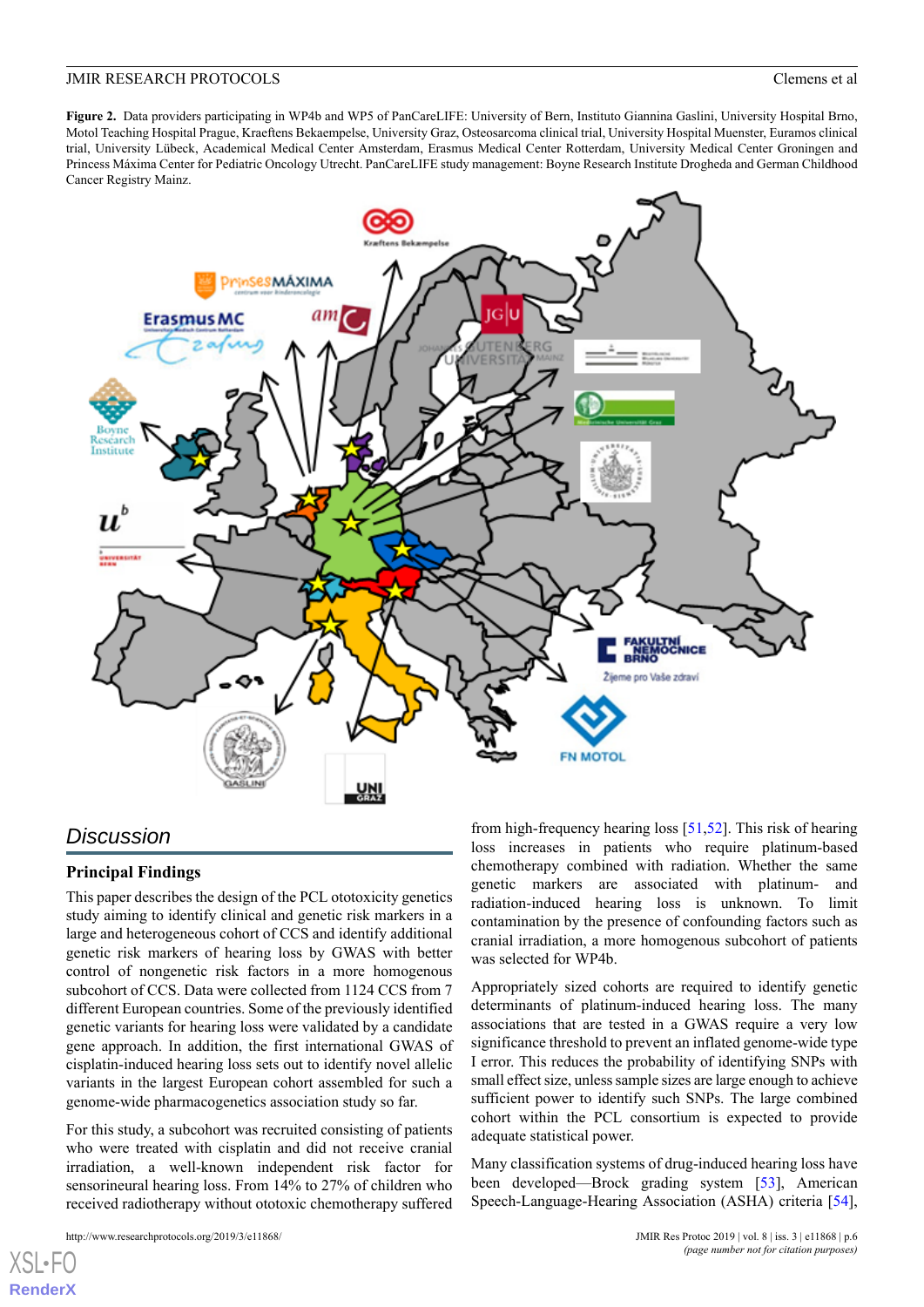Chang classification [[55\]](#page-9-13), Muenster classification [[24\]](#page-8-3), and the SIOP Boston Ototoxicity Grading Scale [\[26](#page-8-5)]—yet an international standard for ototoxicity reporting is still lacking. Choice of the classification system and definitions of hearing loss may have an impact on the frequency of occurrence in childhood cancer survivors [[56\]](#page-9-14), as shown in a recent study that investigated the influence of several classification methods in a large prospective cohort of platinum-treated children and adolescents. Estimates of the overall occurrence of hearing loss (40% to 56%) and severe hearing loss (7% to 22%) cover a wide range [\[57](#page-9-15)]. Compared to other methods, Muenster grade 1 is considered a strong predictor for the need of hearing support in CCS, with reported sensitivity and specificity levels of 67% and 87%, respectively [\[58](#page-9-16)]. In addition, the SIOP Boston scale might be superior to determine hearing loss compared to the ASHA, Brock, and Common Terminology Criteria for Adverse Events (CTCAE) methods, based on the high number of evaluable assessments, sensitivity, and earliest time to detect hearing loss [\[57](#page-9-15)]. In order to strengthen our study, both the Muenster classification and SIOP Boston scale were used for a valid interpretation of the severity of platinum-induced hearing loss in this cohort.

The availability of a large European set of clinical, audiometric, and genetic data provides the PCL consortium excellent opportunities for further collaboration, including replication studies in independent transatlantic cohorts or meta-analyses. In order to validate findings from the initial discovery cohort, it is standard practice to include an independent replication cohort. A collaboration with the CPNDS for replication of results of this study has been initiated. The patients enrolled in our replication cohort were recruited from 11 hospitals and health care centers in Canada. Hearing loss in the CPNDS cohort was originally graded according to the CTCAE [\[29](#page-8-12)]. Applying a

standardized definition for hearing loss facilitates a combined analysis of the CPNDS and PCL data. For that purpose, end point harmonization was pursued by reevaluating all audiograms (EC) of the CPNDS cohort according to Muenster and SIOP criteria. Additional replication cohorts could be needed for future international collaborations.

### **Limitations**

The PanCareLIFE ototoxicity studies have some limitations. As a result of missing or unclassifiable audiograms, some patients cannot be included due to a missing phenotype. Because many of the patients with missing audiograms might have good hearing function, they might therefore no longer be followed up for audiometric testing, As a consequence, the risk of ototoxicity based on the results of this study might be an overestimation of the true risk. Currently, the International Late Effects of Childhood Cancer Guideline Harmonization Group is developing recommendations for audiological monitoring in CCS. The guideline unifies existing recommendations and provides optimum follow-up practices, which is important for consensus on the frequency and timing of audiological evaluations after childhood cancer [[59\]](#page-9-17).

#### **Conclusions**

In summary, our paper described the design of a genetic susceptibility study that addresses an important late effect of cancer therapy (ie, platinum-induced hearing loss in survivors of cancer diagnosed and treated during childhood). Identification of genetic risk factors may assist in the development of more accurate prediction models that can be incorporated in future clinical trials of platinum-based therapies for cancer. Increased knowledge of nongenetic and genetic risk factors of cisplatin-induced hearing loss may contribute to the development of preventive methods to improve quality of life in CCS.

### **Acknowledgments**

We thank all patients, survivors, and families who agreed to contribute to this project and acknowledge the data managers, nurses, physicians, and support staff of the collaborating centers for their active participation.

This work was supported by the PanCareLIFE project that has received funding from the European Union's Seventh Framework Programme for research, technological development, and demonstration under grant agreement no. 602030 (EC, ALFvdK, OZ, and LB). CEK was funded by the Swiss Cancer Research Foundation (grant no. 4157-02-2017), the Swiss Cancer League (grant no. 3412-02-2014), the Bernese Cancer League, and the Lung League Bern. JFW received supplementary funding from the Danish Childhood Cancer Foundation and Soroptimist International Helsingør, Denmark.

## **Authors' Contributions**

EC, AM, and MMvdHE wrote the manuscript. EC, ALFvdK, and MMvdHE coordinated the study and were responsible for study logistics. TL, CEK, MLG, TK, JK, JFW, WJET, AaZD, and OZ coordinated the study nationally and were responsible for study logistics, patient recruitment, and data collection from the various institutions. JB, DG, HB, and PK were involved in coordination and management of the central data center and/or PanCareLIFE. LB, OZ, EC, and ALFvdK were involved in aspects of genetic statistical analyses. EC, AM, MMvdHE, and OZ contributed to the conception and the design of the study. MMvdHE, AU, LB, and OZ were involved in aspects of conceptualization and study design. MMvdHE and AdV are the principal investigators. All authors critically read and revised the manuscript. All authors approved the final version of the manuscript.

### **Conflicts of Interest**

None declared.

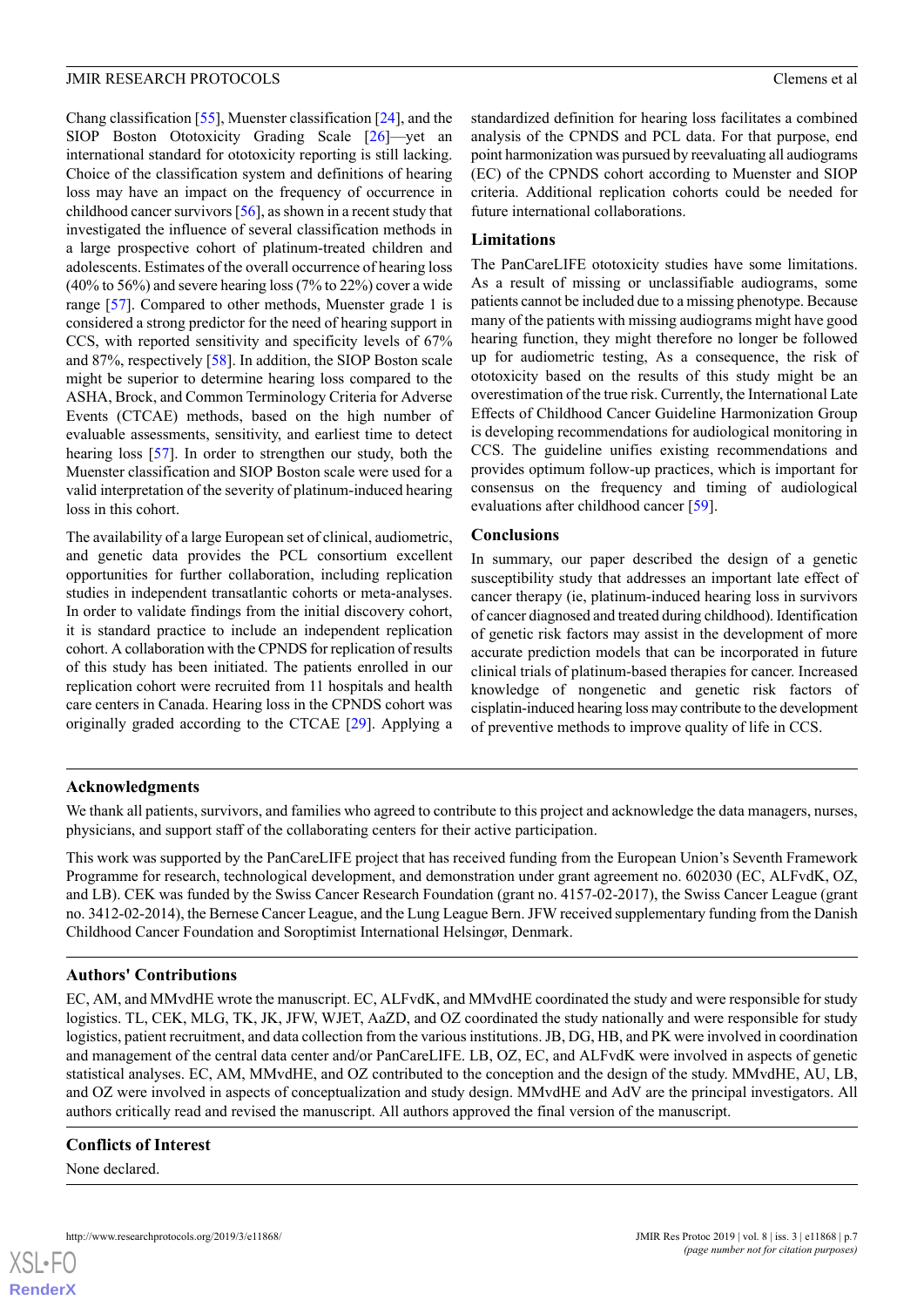## <span id="page-7-0"></span>**References**

- 1. Kaatsch P. Epidemiology of childhood cancer. Cancer Treat Rev 2010 Jun;36(4):277-285. [doi: [10.1016/j.ctrv.2010.02.003](http://dx.doi.org/10.1016/j.ctrv.2010.02.003)] [Medline: [20231056](http://www.ncbi.nlm.nih.gov/entrez/query.fcgi?cmd=Retrieve&db=PubMed&list_uids=20231056&dopt=Abstract)]
- <span id="page-7-1"></span>2. Geenen M, Cardous-Ubbink M, Kremer L, van den Bos C, van der Pal H, Heinen R, et al. Medical assessment of adverse health outcomes in long-term survivors of childhood cancer. JAMA 2007 Jun 27;297(24):2705-2715. [doi: [10.1001/jama.297.24.2705\]](http://dx.doi.org/10.1001/jama.297.24.2705) [Medline: [17595271](http://www.ncbi.nlm.nih.gov/entrez/query.fcgi?cmd=Retrieve&db=PubMed&list_uids=17595271&dopt=Abstract)]
- <span id="page-7-2"></span>3. Oeffinger K, Mertens A, Sklar C, Kawashima T, Hudson M, Meadows A, Childhood Cancer Survivor Study. Chronic health conditions in adult survivors of childhood cancer. N Engl J Med 2006 Oct 12;355(15):1572-1582. [doi: [10.1056/NEJMsa060185](http://dx.doi.org/10.1056/NEJMsa060185)] [Medline: [17035650\]](http://www.ncbi.nlm.nih.gov/entrez/query.fcgi?cmd=Retrieve&db=PubMed&list_uids=17035650&dopt=Abstract)
- <span id="page-7-4"></span><span id="page-7-3"></span>4. Landier W. Ototoxicity and cancer therapy. Cancer 2016 Jun 01;122(11):1647-1658 [\[FREE Full text\]](https://doi.org/10.1002/cncr.29779) [doi: [10.1002/cncr.29779\]](http://dx.doi.org/10.1002/cncr.29779) [Medline: [26859792\]](http://www.ncbi.nlm.nih.gov/entrez/query.fcgi?cmd=Retrieve&db=PubMed&list_uids=26859792&dopt=Abstract)
- <span id="page-7-9"></span>5. Bertolini P, Lassalle M, Mercier G, Raquin MA, Izzi G, Corradini N, et al. Platinum compound-related ototoxicity in children: long-term follow-up reveals continuous worsening of hearing loss. J Pediatr Hematol Oncol 2004 Oct;26(10):649-655. [doi: [10.1097/01.mph.0000141348.62532.73\]](http://dx.doi.org/10.1097/01.mph.0000141348.62532.73) [Medline: [27811606](http://www.ncbi.nlm.nih.gov/entrez/query.fcgi?cmd=Retrieve&db=PubMed&list_uids=27811606&dopt=Abstract)]
- 6. Knight KRG, Kraemer DF, Neuwelt EA. Ototoxicity in children receiving platinum chemotherapy: underestimating a commonly occurring toxicity that may influence academic and social development. J Clin Oncol 2005 Dec 01;23(34):8588-8596. [doi: [10.1200/JCO.2004.00.5355\]](http://dx.doi.org/10.1200/JCO.2004.00.5355) [Medline: [16314621\]](http://www.ncbi.nlm.nih.gov/entrez/query.fcgi?cmd=Retrieve&db=PubMed&list_uids=16314621&dopt=Abstract)
- 7. Grewal S, Merchant T, Reymond R, McInerney M, Hodge C, Shearer P. Auditory late effects of childhood cancer therapy: a report from the Children's Oncology Group. Pediatrics 2010 Apr;125(4):e938-E950 [[FREE Full text](http://europepmc.org/abstract/MED/20194279)] [doi: [10.1542/peds.2009-1597\]](http://dx.doi.org/10.1542/peds.2009-1597) [Medline: [20194279\]](http://www.ncbi.nlm.nih.gov/entrez/query.fcgi?cmd=Retrieve&db=PubMed&list_uids=20194279&dopt=Abstract)
- <span id="page-7-5"></span>8. Al-Khatib T, Cohen N, Carret AS, Daniel S. Cisplatinum ototoxicity in children, long-term follow up. Int J Pediatr Otorhinolaryngol 2010 Aug;74(8):913-919. [doi: [10.1016/j.ijporl.2010.05.011](http://dx.doi.org/10.1016/j.ijporl.2010.05.011)] [Medline: [20846503](http://www.ncbi.nlm.nih.gov/entrez/query.fcgi?cmd=Retrieve&db=PubMed&list_uids=20846503&dopt=Abstract)]
- <span id="page-7-6"></span>9. Weiss A, Sommer G, Kasteler R, Scheinemann K, Grotzer M, Kompis M, Swiss Pediatric Oncology Group (SPOG). Long-term auditory complications after childhood cancer: a report from the Swiss Childhood Cancer Survivor Study. Pediatr Blood Cancer 2017 Dec;64(2):364-373. [doi: [10.1002/pbc.26212\]](http://dx.doi.org/10.1002/pbc.26212) [Medline: [27650356\]](http://www.ncbi.nlm.nih.gov/entrez/query.fcgi?cmd=Retrieve&db=PubMed&list_uids=27650356&dopt=Abstract)
- <span id="page-7-7"></span>10. Laverdière C, Cheung N, Kushner B, Kramer K, Modak S, LaQuaglia M, et al. Long-term complications in survivors of advanced stage neuroblastoma. Pediatr Blood Cancer 2005 Sep;45(3):324-332. [doi: [10.1002/pbc.20331\]](http://dx.doi.org/10.1002/pbc.20331) [Medline: [15714447](http://www.ncbi.nlm.nih.gov/entrez/query.fcgi?cmd=Retrieve&db=PubMed&list_uids=15714447&dopt=Abstract)]
- <span id="page-7-8"></span>11. Clemens E, de Vries A, Pluijm S, Am Zehnhoff-Dinnesen A, Tissing W, Loonen J, et al. Determinants of ototoxicity in 451 platinum-treated Dutch survivors of childhood cancer: a DCOG late-effects study. Eur J Cancer 2016 Dec;69:77-85. [doi: [10.1016/j.ejca.2016.09.023\]](http://dx.doi.org/10.1016/j.ejca.2016.09.023) [Medline: [27821322\]](http://www.ncbi.nlm.nih.gov/entrez/query.fcgi?cmd=Retrieve&db=PubMed&list_uids=27821322&dopt=Abstract)
- <span id="page-7-10"></span>12. Lanvers-Kaminsky C, Zehnhoff-Dinnesen A, Parfitt R, Ciarimboli G. Drug-induced ototoxicity: mechanisms, pharmacogenetics, and protective strategies. Clin Pharmacol Ther 2017 Dec;101(4):491-500. [doi: [10.1002/cpt.603](http://dx.doi.org/10.1002/cpt.603)] [Medline: [28002638](http://www.ncbi.nlm.nih.gov/entrez/query.fcgi?cmd=Retrieve&db=PubMed&list_uids=28002638&dopt=Abstract)]
- <span id="page-7-11"></span>13. Bess F, Dodd-Murphy J, Parker R. Children with minimal sensorineural hearing loss: prevalence, educational performance, and functional status. Ear Hear 1998 Oct;19(5):339-354. [Medline: [9796643\]](http://www.ncbi.nlm.nih.gov/entrez/query.fcgi?cmd=Retrieve&db=PubMed&list_uids=9796643&dopt=Abstract)
- <span id="page-7-12"></span>14. Whelan K, Stratton K, Kawashima T, Leisenring W, Hayashi S, Waterbor J, et al. Auditory complications in childhood cancer survivors: a report from the childhood cancer survivor study. Pediatr Blood Cancer 2011 Jul 15;57(1):126-134 [[FREE Full text](http://europepmc.org/abstract/MED/21328523)] [doi: [10.1002/pbc.23025\]](http://dx.doi.org/10.1002/pbc.23025) [Medline: [21328523](http://www.ncbi.nlm.nih.gov/entrez/query.fcgi?cmd=Retrieve&db=PubMed&list_uids=21328523&dopt=Abstract)]
- 15. Gurney J, Tersak J, Ness K, Landier W, Matthay K, Schmidt M, Children's Oncology Group. Hearing loss, quality of life, and academic problems in long-term neuroblastoma survivors: a report from the Children's Oncology Group. Pediatrics 2007 Nov;120(5):e1229-e1236. [doi: [10.1542/peds.2007-0178](http://dx.doi.org/10.1542/peds.2007-0178)] [Medline: [17974716](http://www.ncbi.nlm.nih.gov/entrez/query.fcgi?cmd=Retrieve&db=PubMed&list_uids=17974716&dopt=Abstract)]
- <span id="page-7-13"></span>16. Freyer D, Chen L, Krailo M, Knight K, Villaluna D, Bliss B, et al. Effects of sodium thiosulfate versus observation on development of cisplatin-induced hearing loss in children with cancer (ACCL0431): a multicentre, randomised, controlled, open-label, phase 3 trial. Lancet Oncol 2017 Dec;18(1):63-74 [\[FREE Full text\]](http://europepmc.org/abstract/MED/27914822) [doi: [10.1016/S1470-2045\(16\)30625-8\]](http://dx.doi.org/10.1016/S1470-2045(16)30625-8) [Medline: [27914822](http://www.ncbi.nlm.nih.gov/entrez/query.fcgi?cmd=Retrieve&db=PubMed&list_uids=27914822&dopt=Abstract)]
- <span id="page-7-15"></span><span id="page-7-14"></span>17. Weissenstein A, Deuster D, Knief A, am Zehnhoff-Dinnesen A, Schmidt C. Progressive hearing loss after completion of cisplatin chemotherapy is common and more pronounced in children without spontaneous otoacoustic emissions before chemotherapy. Int J Pediatr Otorhinolaryngol 2012 Jan;76(1):131-136. [doi: [10.1016/j.ijporl.2011.10.020](http://dx.doi.org/10.1016/j.ijporl.2011.10.020)] [Medline: [22104469](http://www.ncbi.nlm.nih.gov/entrez/query.fcgi?cmd=Retrieve&db=PubMed&list_uids=22104469&dopt=Abstract)]
- <span id="page-7-16"></span>18. Knight K, Kraemer D, Winter C, Neuwelt E. Early changes in auditory function as a result of platinum chemotherapy: use of extended high-frequency audiometry and evoked distortion product otoacoustic emissions. J Clin Oncol 2007 Apr 01;25(10):1190-1195. [doi: [10.1200/JCO.2006.07.9723](http://dx.doi.org/10.1200/JCO.2006.07.9723)] [Medline: [17401008\]](http://www.ncbi.nlm.nih.gov/entrez/query.fcgi?cmd=Retrieve&db=PubMed&list_uids=17401008&dopt=Abstract)
- 19. Riedemann L, Lanvers C, Deuster D, Peters U, Boos J, Jürgens H, et al. Megalin genetic polymorphisms and individual sensitivity to the ototoxic effect of cisplatin. Pharmacogenomics J 2008 Feb;8(1):23-28. [doi: [10.1038/sj.tpj.6500455\]](http://dx.doi.org/10.1038/sj.tpj.6500455) [Medline: [17457342](http://www.ncbi.nlm.nih.gov/entrez/query.fcgi?cmd=Retrieve&db=PubMed&list_uids=17457342&dopt=Abstract)]
- 20. PanCareLIFE: Pan-European network for care of survivors after childhood and adolescent cancer. URL: [http://www.](http://www.pancarelife.eu/) [pancarelife.eu/](http://www.pancarelife.eu/) [accessed 2019-01-22] [[WebCite Cache ID 75c7Z8mvR](http://www.webcitation.org/75c7Z8mvR)]

[XSL](http://www.w3.org/Style/XSL)•FO **[RenderX](http://www.renderx.com/)**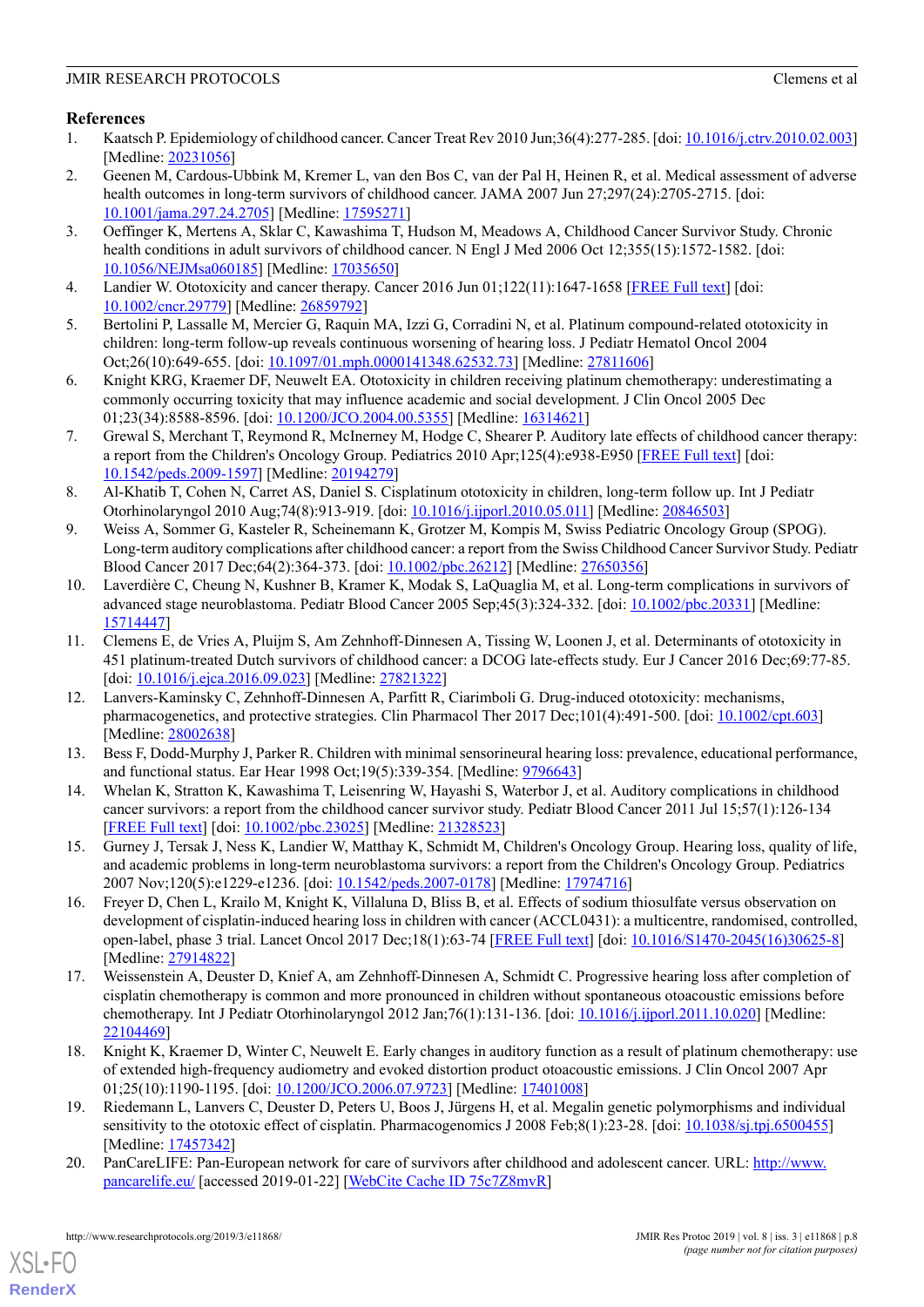- <span id="page-8-0"></span>21. Pan-European network for care of survivors after childhood and adolescent cancer. URL:<https://www.pancare.eu/en/> [accessed 2019-01-22] [\[WebCite Cache ID 75c7kPR7d](http://www.webcitation.org/75c7kPR7d)]
- <span id="page-8-1"></span>22. Clemens E, de Vries A, am Zehnhoff-Dinnesen A, Tissing W, Loonen J, Pluijm S, et al. Hearing loss after platinum treatment is irreversible in noncranial irradiated childhood cancer survivors. Pediatr Hematol Oncol 2017 Mar;34(2):120-129. [doi: [10.1080/08880018.2017.1323985\]](http://dx.doi.org/10.1080/08880018.2017.1323985) [Medline: [28590156\]](http://www.ncbi.nlm.nih.gov/entrez/query.fcgi?cmd=Retrieve&db=PubMed&list_uids=28590156&dopt=Abstract)
- <span id="page-8-2"></span>23. Lanvers-Kaminsky C, Krefeld B, Dinnesen A, Deuster D, Seifert E, Würthwein G, et al. Continuous or repeated prolonged cisplatin infusions in children: a prospective study on ototoxicity, platinum concentrations, and standard serum parameters. Pediatr Blood Cancer 2006 Aug; 47(2):183-193. [doi: [10.1002/pbc.20673\]](http://dx.doi.org/10.1002/pbc.20673) [Medline: [16302218\]](http://www.ncbi.nlm.nih.gov/entrez/query.fcgi?cmd=Retrieve&db=PubMed&list_uids=16302218&dopt=Abstract)
- <span id="page-8-4"></span><span id="page-8-3"></span>24. Schmidt C, Bartholomäus E, Deuster D, Heinecke A, Dinnesen AG. [The Muenster classification of high frequency hearing loss following cisplatin chemotherapy]. HNO 2007 Apr;55(4):299-306. [doi: [10.1007/s00106-005-1368-1](http://dx.doi.org/10.1007/s00106-005-1368-1)] [Medline: [16437215](http://www.ncbi.nlm.nih.gov/entrez/query.fcgi?cmd=Retrieve&db=PubMed&list_uids=16437215&dopt=Abstract)]
- <span id="page-8-5"></span>25. Bass J, Huang J, Onar-Thomas A, Chang K, Bhagat S, Chintagumpala M, et al. Concordance between the chang and the International Society of Pediatric Oncology (SIOP) ototoxicity grading scales in patients treated with cisplatin for medulloblastoma. Pediatr Blood Cancer 2014 Apr;61(4):601-605 [\[FREE Full text\]](http://europepmc.org/abstract/MED/24504791) [doi: [10.1002/pbc.24830](http://dx.doi.org/10.1002/pbc.24830)] [Medline: [24504791](http://www.ncbi.nlm.nih.gov/entrez/query.fcgi?cmd=Retrieve&db=PubMed&list_uids=24504791&dopt=Abstract)]
- <span id="page-8-6"></span>26. Brock P, Knight K, Freyer D, Campbell K, Steyger P, Blakley B, et al. Platinum-induced ototoxicity in children: a consensus review on mechanisms, predisposition, and protection, including a new International Society of Pediatric Oncology Boston ototoxicity scale. J Clin Oncol 2012 Jul 01;30(19):2408-2417 [\[FREE Full text\]](http://europepmc.org/abstract/MED/22547603) [doi: [10.1200/JCO.2011.39.1110](http://dx.doi.org/10.1200/JCO.2011.39.1110)] [Medline: [22547603](http://www.ncbi.nlm.nih.gov/entrez/query.fcgi?cmd=Retrieve&db=PubMed&list_uids=22547603&dopt=Abstract)]
- <span id="page-8-7"></span>27. van der Kooi A, Clemens E, Broer L, Zolk O, Byrne J, Campbell H, PanCareLIFE Consortium. Genetic variation in gonadal impairment in female survivors of childhood cancer: a PanCareLIFE study protocol. BMC Cancer 2018 Sep 26;18(1):930 [[FREE Full text](https://bmccancer.biomedcentral.com/articles/10.1186/s12885-018-4834-3)] [doi: [10.1186/s12885-018-4834-3](http://dx.doi.org/10.1186/s12885-018-4834-3)] [Medline: [30257669](http://www.ncbi.nlm.nih.gov/entrez/query.fcgi?cmd=Retrieve&db=PubMed&list_uids=30257669&dopt=Abstract)]
- <span id="page-8-12"></span>28. Brown A, Lupo P, Okcu M, Lau C, Rednam S, Scheurer M. SOD2 genetic variant associated with treatment-related ototoxicity in cisplatin-treated pediatric medulloblastoma. Cancer Med 2015 Nov;4(11):1679-1686 [[FREE Full text](https://doi.org/10.1002/cam4.516)] [doi: [10.1002/cam4.516\]](http://dx.doi.org/10.1002/cam4.516) [Medline: [26400460\]](http://www.ncbi.nlm.nih.gov/entrez/query.fcgi?cmd=Retrieve&db=PubMed&list_uids=26400460&dopt=Abstract)
- <span id="page-8-8"></span>29. Carleton B, Ross C, Bhavsar A, Amstutz U, Pussegoda K, Visscher H, et al. Role of TPMT and COMT genetic variation in cisplatin-induced ototoxicity. Clin Pharmacol Ther 2014 Mar;95(3):253. [doi: [10.1038/clpt.2013.219\]](http://dx.doi.org/10.1038/clpt.2013.219) [Medline: [24193170](http://www.ncbi.nlm.nih.gov/entrez/query.fcgi?cmd=Retrieve&db=PubMed&list_uids=24193170&dopt=Abstract)]
- 30. Choeyprasert W, Sawangpanich R, Lertsukprasert K, Udomsubpayakul U, Songdej D, Unurathapan U, et al. Cisplatin-induced ototoxicity in pediatric solid tumors: the role of glutathione S-transferases and megalin genetic polymorphisms. J Pediatr Hematol Oncol 2013 May;35(4):e138-e143. [doi: [10.1097/MPH.0b013e3182707fc5\]](http://dx.doi.org/10.1097/MPH.0b013e3182707fc5) [Medline: [23274376](http://www.ncbi.nlm.nih.gov/entrez/query.fcgi?cmd=Retrieve&db=PubMed&list_uids=23274376&dopt=Abstract)]
- <span id="page-8-9"></span>31. Drögemöller B, Monzon J, Bhavsar A, Borrie A, Brooks B, Wright G, et al. Association between SLC16A5 genetic variation and cisplatin-induced ototoxic effects in adult patients with testicular cancer. JAMA Oncol 2017 Nov 01;3(11):1558-1562 [[FREE Full text](http://europepmc.org/abstract/MED/28448657)] [doi: [10.1001/jamaoncol.2017.0502](http://dx.doi.org/10.1001/jamaoncol.2017.0502)] [Medline: [28448657](http://www.ncbi.nlm.nih.gov/entrez/query.fcgi?cmd=Retrieve&db=PubMed&list_uids=28448657&dopt=Abstract)]
- 32. Hagleitner M, Coenen M, Patino-Garcia A, de Bont E, Gonzalez-Neira A, Vos H, et al. Influence of genetic variants in TPMT and COMT associated with cisplatin induced hearing loss in patients with cancer: two new cohorts and a meta-analysis reveal significant heterogeneity between cohorts. PLoS One 2014;9(12):e115869 [\[FREE Full text\]](http://dx.plos.org/10.1371/journal.pone.0115869) [doi: [10.1371/journal.pone.0115869](http://dx.doi.org/10.1371/journal.pone.0115869)] [Medline: [25551397\]](http://www.ncbi.nlm.nih.gov/entrez/query.fcgi?cmd=Retrieve&db=PubMed&list_uids=25551397&dopt=Abstract)
- <span id="page-8-10"></span>33. Lanvers-Kaminsky C, Sprowl J, Malath I, Deuster D, Eveslage M, Schlatter E, et al. Human OCT2 variant c.808G>T confers protection effect against cisplatin-induced ototoxicity. Pharmacogenomics 2015;16(4):323-332 [\[FREE Full text\]](http://europepmc.org/abstract/MED/25823781) [doi: [10.2217/pgs.14.182](http://dx.doi.org/10.2217/pgs.14.182)] [Medline: [25823781\]](http://www.ncbi.nlm.nih.gov/entrez/query.fcgi?cmd=Retrieve&db=PubMed&list_uids=25823781&dopt=Abstract)
- 34. Rednam S, Scheurer M, Adesina A, Lau C, Okcu M. Glutathione S-transferase P1 single nucleotide polymorphism predicts permanent ototoxicity in children with medulloblastoma. Pediatr Blood Cancer 2013 Apr;60(4):593-598 [\[FREE Full text](http://europepmc.org/abstract/MED/23065688)] [doi: [10.1002/pbc.24366](http://dx.doi.org/10.1002/pbc.24366)] [Medline: [23065688\]](http://www.ncbi.nlm.nih.gov/entrez/query.fcgi?cmd=Retrieve&db=PubMed&list_uids=23065688&dopt=Abstract)
- 35. Ross C, Katzov-Eckert H, Dubé M, Brooks B, Rassekh S, Barhdadi A, CPNDS Consortium. Genetic variants in TPMT and COMT are associated with hearing loss in children receiving cisplatin chemotherapy. Nat Genet 2009 Dec;41(12):1345-1349. [doi: [10.1038/ng.478](http://dx.doi.org/10.1038/ng.478)] [Medline: [19898482\]](http://www.ncbi.nlm.nih.gov/entrez/query.fcgi?cmd=Retrieve&db=PubMed&list_uids=19898482&dopt=Abstract)
- <span id="page-8-11"></span>36. Spracklen T, Vorster A, Ramma L, Dalvie S, Ramesar R. Promoter region variation in NFE2L2 influences susceptibility to ototoxicity in patients exposed to high cumulative doses of cisplatin. Pharmacogenomics J 2017 Dec;17(6):515-520. [doi: [10.1038/tpj.2016.52\]](http://dx.doi.org/10.1038/tpj.2016.52) [Medline: [27457817](http://www.ncbi.nlm.nih.gov/entrez/query.fcgi?cmd=Retrieve&db=PubMed&list_uids=27457817&dopt=Abstract)]
- 37. Spracklen T, Whitehorn H, Vorster A, Ramma L, Dalvie S, Ramesar R. Genetic variation in Otos is associated with cisplatin-induced ototoxicity. Pharmacogenomics 2014 Sep;15(13):1667-1676. [doi: [10.2217/pgs.14.112](http://dx.doi.org/10.2217/pgs.14.112)] [Medline: [25410892](http://www.ncbi.nlm.nih.gov/entrez/query.fcgi?cmd=Retrieve&db=PubMed&list_uids=25410892&dopt=Abstract)]
- 38. Vos H, Guchelaar H, Gelderblom H, de Bont E, Kremer L, Naber A, et al. Replication of a genetic variant in ACYP2 associated with cisplatin-induced hearing loss in patients with osteosarcoma. Pharmacogenet Genomics 2016 May;26(5):243-247. [doi: 10.1097/FPC.000000000000212] [Medline: [26928270](http://www.ncbi.nlm.nih.gov/entrez/query.fcgi?cmd=Retrieve&db=PubMed&list_uids=26928270&dopt=Abstract)]
- 39. Xu H, Robinson G, Huang J, Lim J, Zhang H, Bass J, et al. Common variants in ACYP2 influence susceptibility to cisplatin-induced hearing loss. Nat Genet 2015 Mar;47(3):263-266 [[FREE Full text](http://europepmc.org/abstract/MED/25665007)] [doi: [10.1038/ng.3217](http://dx.doi.org/10.1038/ng.3217)] [Medline: [25665007](http://www.ncbi.nlm.nih.gov/entrez/query.fcgi?cmd=Retrieve&db=PubMed&list_uids=25665007&dopt=Abstract)]

[XSL](http://www.w3.org/Style/XSL)•FO **[RenderX](http://www.renderx.com/)**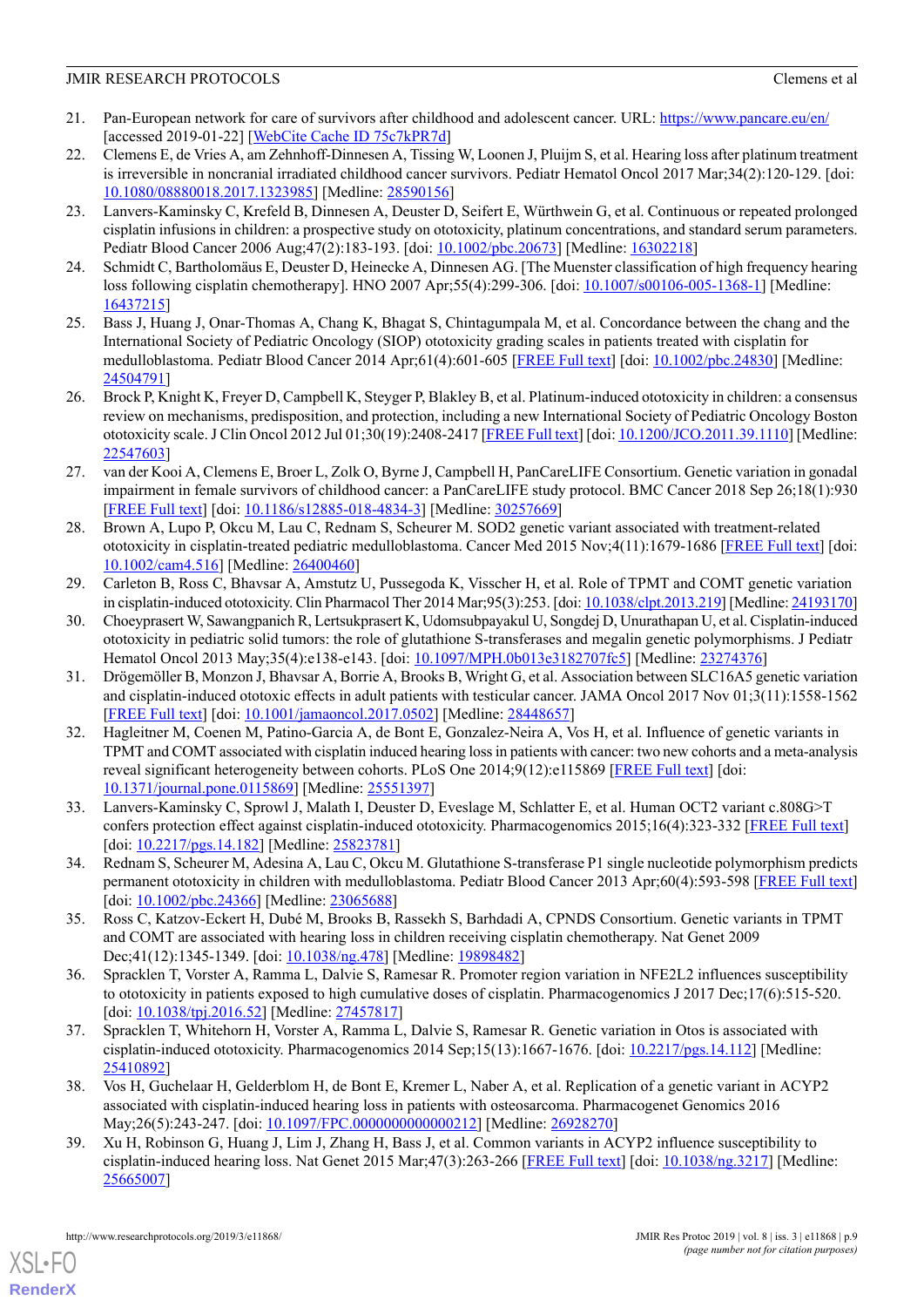- <span id="page-9-0"></span>40. Yang J, Lim J, Huang J, Bass J, Wu J, Wang C, et al. The role of inherited TPMT and COMT genetic variation in cisplatin-induced ototoxicity in children with cancer. Clin Pharmacol Ther 2013 Aug;94(2):252-259 [[FREE Full text](http://europepmc.org/abstract/MED/23820299)] [doi: [10.1038/clpt.2013.121\]](http://dx.doi.org/10.1038/clpt.2013.121) [Medline: [23820299](http://www.ncbi.nlm.nih.gov/entrez/query.fcgi?cmd=Retrieve&db=PubMed&list_uids=23820299&dopt=Abstract)]
- 41. Thiesen S, Yin P, Jorgensen A, Zhang J, Manzo V, McEvoy L, et al. TPMT, COMT and ACYP2 genetic variants in paediatric cancer patients with cisplatin-induced ototoxicity. Pharmacogenet Genomics 2017 Dec;27(6):213-222 [[FREE](http://europepmc.org/abstract/MED/28445188) [Full text](http://europepmc.org/abstract/MED/28445188)] [doi: [10.1097/FPC.0000000000000281\]](http://dx.doi.org/10.1097/FPC.0000000000000281) [Medline: [28445188\]](http://www.ncbi.nlm.nih.gov/entrez/query.fcgi?cmd=Retrieve&db=PubMed&list_uids=28445188&dopt=Abstract)
- 42. Pussegoda K, Ross C, Visscher H, Yazdanpanah M, Brooks B, Rassekh S, CPNDS Consortium. Replication of TPMT and ABCC3 genetic variants highly associated with cisplatin-induced hearing loss in children. Clin Pharmacol Ther 2013 Aug;94(2):243-251 [\[FREE Full text\]](http://europepmc.org/abstract/MED/23588304) [doi: [10.1038/clpt.2013.80](http://dx.doi.org/10.1038/clpt.2013.80)] [Medline: [23588304\]](http://www.ncbi.nlm.nih.gov/entrez/query.fcgi?cmd=Retrieve&db=PubMed&list_uids=23588304&dopt=Abstract)
- <span id="page-9-2"></span><span id="page-9-1"></span>43. Drögemöller B, Brooks B, Critchley C, Monzon J, Wright G, Liu G, et al. Further investigation of the role of and pharmacogenomic variants in the development of cisplatin-induced ototoxicity in testicular cancer patients. Clin Cancer Res 2018 Apr 15;24(8):1866-1871. [doi: [10.1158/1078-0432.CCR-17-2810\]](http://dx.doi.org/10.1158/1078-0432.CCR-17-2810) [Medline: [29358504](http://www.ncbi.nlm.nih.gov/entrez/query.fcgi?cmd=Retrieve&db=PubMed&list_uids=29358504&dopt=Abstract)]
- <span id="page-9-3"></span>44. Genetic Laboratory Erasmus MC Rotterdam. URL:<http://www.glimdna.org/> [accessed 2019-01-22] [[WebCite Cache ID](http://www.webcitation.org/75cARq77x) [75cARq77x\]](http://www.webcitation.org/75cARq77x)
- <span id="page-9-4"></span>45. Infinium Global Screening Array. URL: [https://www.illumina.com/products/by-type/microarray-kits/](https://www.illumina.com/products/by-type/microarray-kits/infinium-global-screening.html) [infinium-global-screening.html](https://www.illumina.com/products/by-type/microarray-kits/infinium-global-screening.html) [accessed 2019-01-22] [[WebCite Cache ID 75cAZEJAP\]](http://www.webcitation.org/75cAZEJAP)
- <span id="page-9-5"></span>46. Abraham G, Inouye M. Fast principal component analysis of large-scale genome-wide data. PLoS One 2014;9(4):e93766 [[FREE Full text](http://dx.plos.org/10.1371/journal.pone.0093766)] [doi: [10.1371/journal.pone.0093766](http://dx.doi.org/10.1371/journal.pone.0093766)] [Medline: [24718290](http://www.ncbi.nlm.nih.gov/entrez/query.fcgi?cmd=Retrieve&db=PubMed&list_uids=24718290&dopt=Abstract)]
- <span id="page-9-6"></span>47. Michigan Imputation Server. URL:<https://imputationserver.sph.umich.edu/index.html> [accessed 2019-01-22] [[WebCite](http://www.webcitation.org/75cCqbTkA) [Cache ID 75cCqbTkA](http://www.webcitation.org/75cCqbTkA)]
- <span id="page-9-7"></span>48. The Haplotype Reference Consortium. URL:<http://www.haplotype-reference-consortium.org/> [accessed 2019-01-22] [[WebCite Cache ID 75cCt8rXW](http://www.webcitation.org/75cCt8rXW)]
- <span id="page-9-8"></span>49. Ikram M, Brusselle G, Murad S, van Duijn C, Franco O, Goedegebure A, et al. The Rotterdam Study: 2018 update on objectives, design and main results. Eur J Epidemiol 2017 Dec;32(9):807-850 [[FREE Full text\]](http://europepmc.org/abstract/MED/29064009) [doi: [10.1007/s10654-017-0321-4\]](http://dx.doi.org/10.1007/s10654-017-0321-4) [Medline: [29064009](http://www.ncbi.nlm.nih.gov/entrez/query.fcgi?cmd=Retrieve&db=PubMed&list_uids=29064009&dopt=Abstract)]
- <span id="page-9-10"></span><span id="page-9-9"></span>50. Medina-Gomez C, Felix J, Estrada K, Peters M, Herrera L, Kruithof C, et al. Challenges in conducting genome-wide association studies in highly admixed multi-ethnic populations: the Generation R Study. Eur J Epidemiol 2015 Apr;30(4):317-330 [\[FREE Full text\]](http://europepmc.org/abstract/MED/25762173) [doi: [10.1007/s10654-015-9998-4](http://dx.doi.org/10.1007/s10654-015-9998-4)] [Medline: [25762173\]](http://www.ncbi.nlm.nih.gov/entrez/query.fcgi?cmd=Retrieve&db=PubMed&list_uids=25762173&dopt=Abstract)
- 51. Hua C, Bass J, Khan R, Kun L, Merchant T. Hearing loss after radiotherapy for pediatric brain tumors: effect of cochlear dose. Int J Radiat Oncol Biol Phys 2008 Nov 01;72(3):892-899. [doi: [10.1016/j.ijrobp.2008.01.050\]](http://dx.doi.org/10.1016/j.ijrobp.2008.01.050) [Medline: [18395355](http://www.ncbi.nlm.nih.gov/entrez/query.fcgi?cmd=Retrieve&db=PubMed&list_uids=18395355&dopt=Abstract)]
- <span id="page-9-12"></span><span id="page-9-11"></span>52. Williams G, Kun L, Thompson J, Gould H, Stocks R. Hearing loss as a late complication of radiotherapy in children with brain tumors. Ann Otol Rhinol Laryngol 2005 Apr;114(4):328-331. [doi: [10.1177/000348940511400413](http://dx.doi.org/10.1177/000348940511400413)] [Medline: [15895790](http://www.ncbi.nlm.nih.gov/entrez/query.fcgi?cmd=Retrieve&db=PubMed&list_uids=15895790&dopt=Abstract)]
- <span id="page-9-13"></span>53. Brock P, Bellman S, Yeomans E, Pinkerton C, Pritchard J. Cisplatin ototoxicity in children: a practical grading system. Med Pediatr Oncol 1991;19(4):295-300. [Medline: [2056973\]](http://www.ncbi.nlm.nih.gov/entrez/query.fcgi?cmd=Retrieve&db=PubMed&list_uids=2056973&dopt=Abstract)
- <span id="page-9-14"></span>54. Audiologic management of individuals receiving cochleotoxic drug therapy [Guidelines].: American Speech-Language-Hearing Association; 1994. URL:<https://www.asha.org/policy/GL1994-00003.htm> [accessed 2019-01-22] [[WebCite Cache ID 75cD52mkI](http://www.webcitation.org/75cD52mkI)]
- <span id="page-9-15"></span>55. Chang K, Chinosornvatana N. Practical grading system for evaluating cisplatin ototoxicity in children. J Clin Oncol 2010 Apr 01;28(10):1788-1795. [doi: [10.1200/JCO.2009.24.4228](http://dx.doi.org/10.1200/JCO.2009.24.4228)] [Medline: [20194861\]](http://www.ncbi.nlm.nih.gov/entrez/query.fcgi?cmd=Retrieve&db=PubMed&list_uids=20194861&dopt=Abstract)
- <span id="page-9-16"></span>56. Waissbluth S, Peleva E, Daniel S. Platinum-induced ototoxicity: a review of prevailing ototoxicity criteria. Eur Arch Otorhinolaryngol 2017 Mar;274(3):1187-1196. [doi: [10.1007/s00405-016-4117-z\]](http://dx.doi.org/10.1007/s00405-016-4117-z) [Medline: [27245751\]](http://www.ncbi.nlm.nih.gov/entrez/query.fcgi?cmd=Retrieve&db=PubMed&list_uids=27245751&dopt=Abstract)
- <span id="page-9-17"></span>57. Knight K, Chen L, Freyer D, Aplenc R, Bancroft M, Bliss B, et al. Group-wide, prospective study of ototoxicity assessment in children receiving cisplatin chemotherapy (ACCL05C1): a report from the children's oncology group. J Clin Oncol 2017 Feb;35(4):440-445 [[FREE Full text](http://europepmc.org/abstract/MED/27937095)] [doi: [10.1200/JCO.2016.69.2319](http://dx.doi.org/10.1200/JCO.2016.69.2319)] [Medline: [27937095\]](http://www.ncbi.nlm.nih.gov/entrez/query.fcgi?cmd=Retrieve&db=PubMed&list_uids=27937095&dopt=Abstract)
- 58. Lafay-Cousin L, Purdy E, Huang A, Cushing S, Papaioannou V, Nettel-Aguirre A, et al. Early cisplatin induced ototoxicity profile may predict the need for hearing support in children with medulloblastoma. Pediatr Blood Cancer 2013 Feb;60(2):287-292. [doi: [10.1002/pbc.24307\]](http://dx.doi.org/10.1002/pbc.24307) [Medline: [23002030](http://www.ncbi.nlm.nih.gov/entrez/query.fcgi?cmd=Retrieve&db=PubMed&list_uids=23002030&dopt=Abstract)]
- 59. Weiss A, Kuonen R, Brockmeier H, Grotzer M, Candreia C, Maire R, Swiss Pediatric Oncology Group (SPOG). Audiological monitoring in Swiss childhood cancer patients. Pediatr Blood Cancer 2018 Mar;65(3). [doi: [10.1002/pbc.26877\]](http://dx.doi.org/10.1002/pbc.26877) [Medline: [29230928](http://www.ncbi.nlm.nih.gov/entrez/query.fcgi?cmd=Retrieve&db=PubMed&list_uids=29230928&dopt=Abstract)]

### **Abbreviations**

[XSL](http://www.w3.org/Style/XSL)•FO **[RenderX](http://www.renderx.com/)**

**ASHA:** American Speech-Language-Hearing Association **CCS:** childhood cancer survivors **CPNDS:** Canadian Pharmacogenomics Network for Drug Safety **CTCAE:** US National Cancer Institute Common Terminology Criteria for Adverse Events **GWAS:** genome-wide association screening